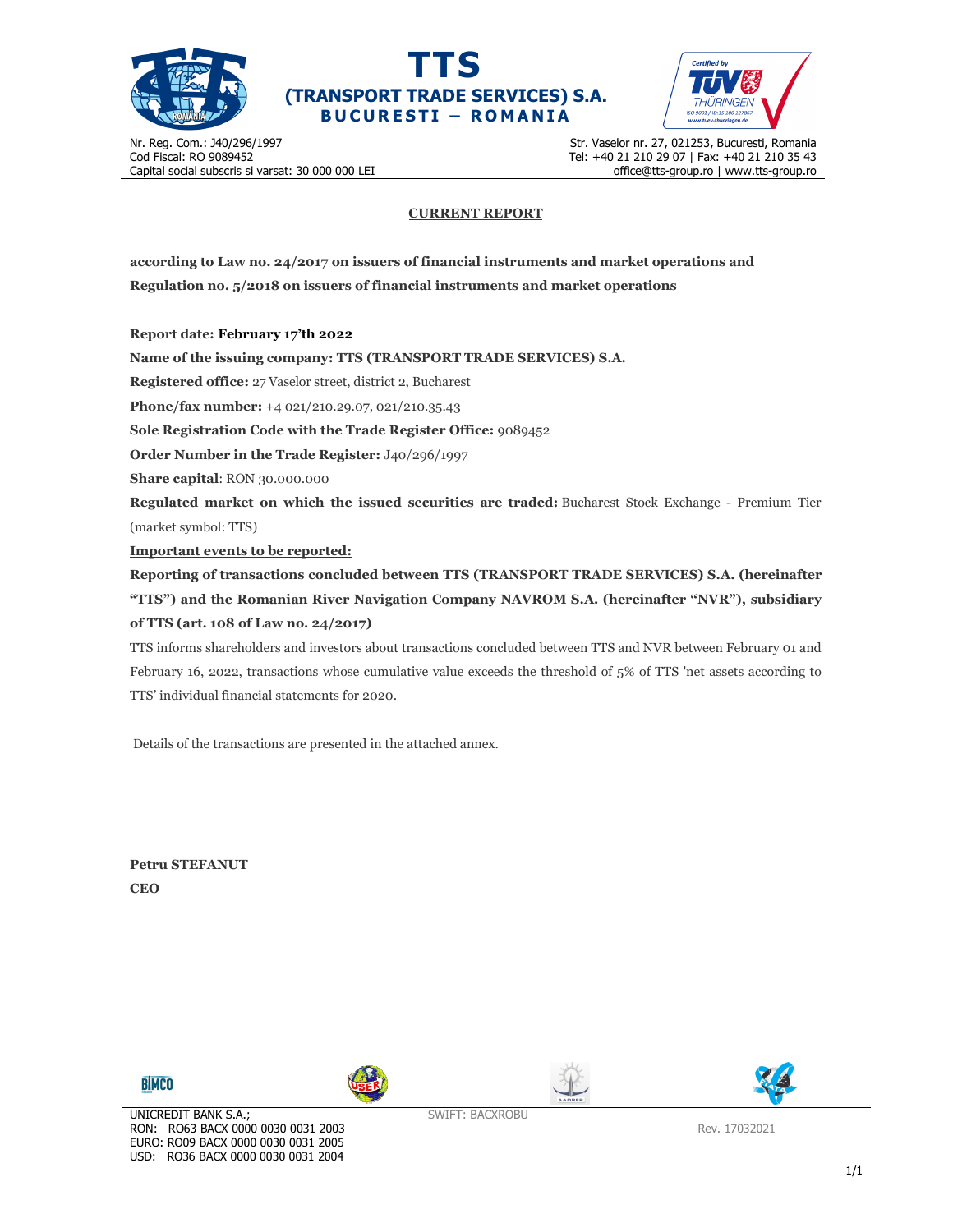





## Nr. Reg. Com.: J40/296/1997Cod Fiscal: RO 9089452 ANNEX 1 Capital social subscris si varsat: 30 000 000 LEI

Str. Vaselor nr. 27, 021253, Bucuresti, Romania Tel: +40 21 210 29 07 | Fax: +40 21 210 35 43 office@tts-group.ro | www.tts-group.ro

| Beneficiary                                                   | Contract ID       | Cumulated value<br>[RON]<br>01 feb -16 feb<br>2021 | Contract<br>date | Expiration<br>date | Subject of<br>the<br>contract | Contract<br>type |    | Guarantees   Terms and methods of payment                              | Penalties          |  |
|---------------------------------------------------------------|-------------------|----------------------------------------------------|------------------|--------------------|-------------------------------|------------------|----|------------------------------------------------------------------------|--------------------|--|
| <b>TTS</b>                                                    | 1238/SM/M/A/18    | 688,484.60                                         | $1-Apr-18$       | $1-Apr-23$         | cargo transport               | booking note     | no | between 21 and 45 days from invoicing<br>with payment by payment order | demmurage/dispatch |  |
|                                                               | 1242/SM/M/A/18    | 1,073,144.54                                       | $1-Apr-18$       | 31-Mar-23          |                               |                  |    |                                                                        |                    |  |
|                                                               | 14/A/003/M/SM/215 | 1,393,813.49                                       | $1-Jun-13$       | 31-Dec-22          |                               |                  |    |                                                                        |                    |  |
|                                                               | 1763/MS/M/A/19    | 42,993.32                                          | 1-Feb-19         | 31-Jan-23          |                               |                  |    |                                                                        |                    |  |
|                                                               | 2034/MB/A/A/19    | 189,599.47                                         | $1-Jul-19$       | 30-Jun-22          |                               |                  |    |                                                                        |                    |  |
|                                                               | 2331/RB/M/A/20    | 72,182.94                                          | $1-Jan-20$       | 31-Dec-22          |                               |                  |    |                                                                        |                    |  |
|                                                               | 2335/AV/A/A/20    | 65,358.75                                          | $1-Jan-20$       | 28-Feb-22          |                               |                  |    |                                                                        |                    |  |
|                                                               | 3011/OA/C/A/21    | 676,013.87                                         | 1-Mar-21         | $1-Mar-22$         |                               |                  |    |                                                                        |                    |  |
|                                                               | 3094/MV/M/A/21    | 119,215.73                                         | 13-Apr-21        | 13-May-22          |                               |                  |    |                                                                        |                    |  |
|                                                               | 3165/AR/A/A/21    | 975,724.35                                         | 15-Jun-21        | 30-May-22          |                               |                  |    |                                                                        |                    |  |
|                                                               | 3282/AS/A/A/21    | 551,659.85                                         | 1-Jun-21         | 31-May-22          |                               |                  |    |                                                                        |                    |  |
|                                                               | 3303/AS/C/A/21    | 80,362.22                                          | 23-Jul-21        | 31-Dec-22          |                               |                  |    |                                                                        |                    |  |
|                                                               | 3408/OA/C/A/21    | 53,996.91                                          | 13-Sep-21        | 30-Apr-22          |                               |                  |    |                                                                        |                    |  |
|                                                               | 3509/DT/M/A/22    | 211,414.52                                         | $6$ -Jan-22      | 31-Dec-22          |                               |                  |    |                                                                        |                    |  |
|                                                               | 3511/SM/M/A/22    | 43,278.70                                          | $6$ -Jan-22      | 31-Jan-22          |                               |                  |    |                                                                        |                    |  |
|                                                               | 3513/OA/C/A/22    | 308,311.80                                         | $3$ -Jan-22      | 30-Jun-22          |                               |                  |    |                                                                        |                    |  |
|                                                               | 3532/MM/M/A/22    | 1,389,364.49                                       | $3$ -Jan-22      | $31$ -Jan-23       |                               |                  |    |                                                                        |                    |  |
|                                                               | 3540/MM/M/A/22    | 363,779.04                                         | 10-Jan-22        | 31-Jan-23          |                               |                  |    |                                                                        |                    |  |
|                                                               | 3546/DT/M/A/22    | 127,464.35                                         | $3$ -Jan-22      | 31-Dec-22          |                               |                  |    |                                                                        |                    |  |
|                                                               | 3553/SM/M/A/22    | 962,052.92                                         | 29-Dec-21        | 31-Mar-22          |                               |                  |    |                                                                        |                    |  |
|                                                               | 3559/RB/M/A/22    | 69,269.60                                          | $3$ -Jan-22      | 31-Dec-22          |                               |                  |    |                                                                        |                    |  |
|                                                               | 3568/RB/M/A/22    | 71,582.77                                          | $4$ -Jan-22      | 31-Mar-22          |                               |                  |    |                                                                        |                    |  |
| Total value executed in the reported period: RON 9,529,068.24 |                   |                                                    |                  |                    |                               |                  |    |                                                                        |                    |  |
| NVR claims on TTS: RON 7,191,666.67                           |                   |                                                    |                  |                    |                               |                  |    |                                                                        |                    |  |









SWIFT: BACXROBU